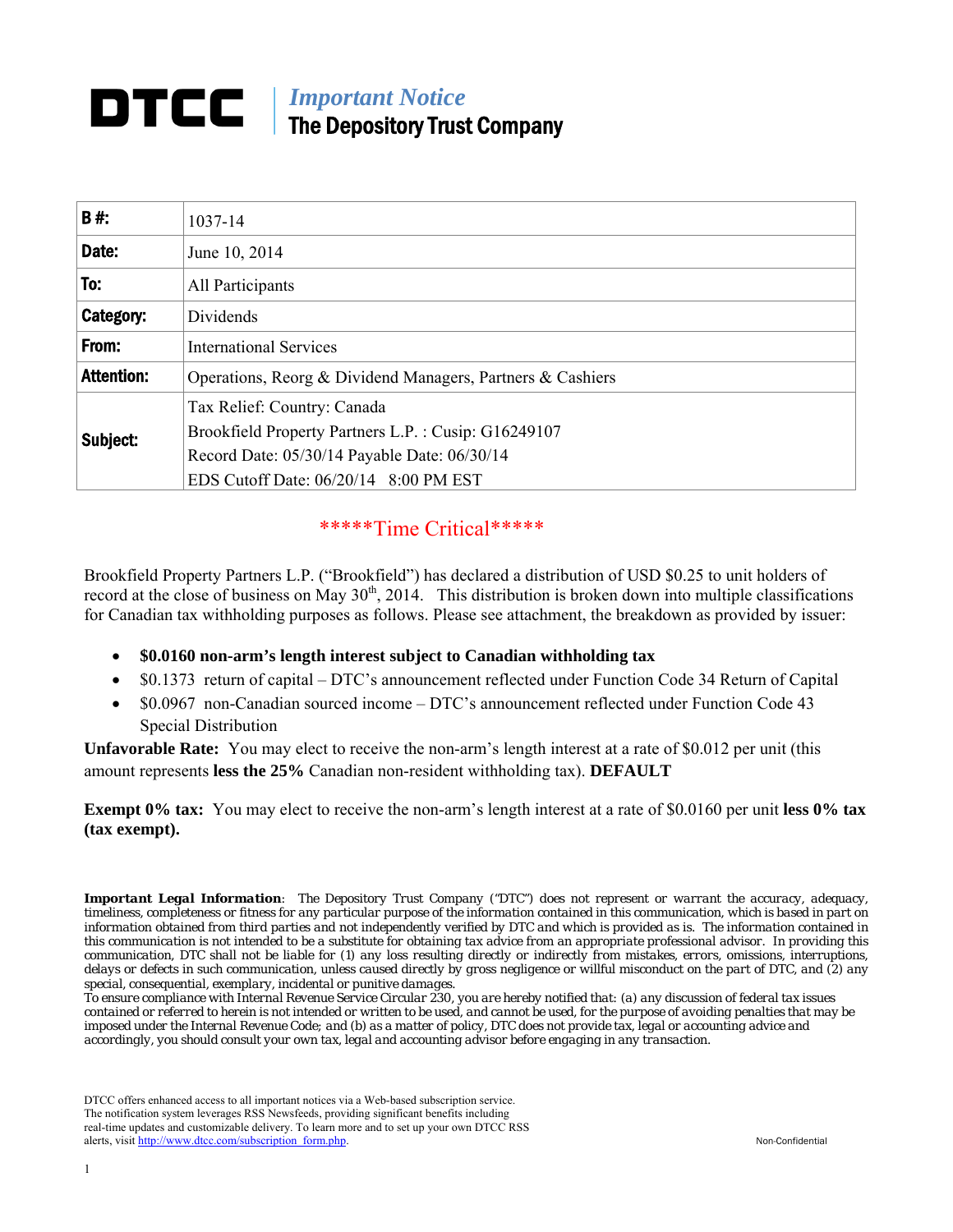# **Brookfield**

# **Brookfield Property Partners L.P.**

CUSIP: G16249107

| Record date  |                                                        | Feb 28, 14           | May 30, 14                       |                      |                      |
|--------------|--------------------------------------------------------|----------------------|----------------------------------|----------------------|----------------------|
| Payment date |                                                        | March 31, 14         | June 30, 14                      |                      |                      |
| Sourcing     | <b>Type</b>                                            | Amount (\$)<br>In Q1 | Amount (\$)<br>In Q <sub>2</sub> | Amount (\$)<br>In Q3 | Amount (\$)<br>In Q4 |
| U.S          | Interest - non Portfolio,<br>non bank deposit interest | \$0.0                | \$0.0                            |                      |                      |
|              | Interest - Portfolio, bank<br>deposit interest         | \$0.1162             | \$0.0967                         |                      |                      |
|              | Dividend                                               | \$0.0                | \$0.0\$                          |                      |                      |
|              | Other income                                           | \$0.0                | \$0.0                            |                      |                      |
|              | Return of capital                                      | \$0.0                | \$0.0\$                          |                      |                      |
|              |                                                        |                      |                                  |                      |                      |
| Non-U.S.     | Interest – non Portfolio,<br>non bank deposit interest | \$0.0                | \$0.0\$                          |                      |                      |
|              | Interest - Portfolio, bank<br>deposit interest         | \$0.0192             | \$0.0160                         |                      |                      |
|              | Dividend                                               | \$0.1146             | \$0.1373                         |                      |                      |
|              | Other income                                           | \$0.0\$              | \$0.0\$                          |                      |                      |
|              | Return of capital                                      | \$0.0                | \$0.0\$                          |                      |                      |
|              |                                                        |                      |                                  |                      |                      |
| Total        |                                                        | \$0.25               | \$0.25                           |                      |                      |

2014 Distribution – Breakdown for U.S. Withholding Tax Purposes

## 2014 Distribution – Breakdown for Canadian Withholding Tax Purposes

| Record date  |                              | Feb. 28, 14            | May 30, 14             |                                  |                      |
|--------------|------------------------------|------------------------|------------------------|----------------------------------|----------------------|
| Payment date |                              | March 31, 14           | June 30, 14            |                                  |                      |
| Sourcing     | Type                         | Amount (\$)<br>In $Q1$ | Amount (\$)<br>In $Q2$ | Amount (\$)<br>In Q <sub>3</sub> | Amount (\$)<br>In Q4 |
| Canadian     | Interest (non-arm's length*) | \$0.0192               | \$0.0160               |                                  |                      |
|              | Dividend                     | \$0.00                 | \$0.00                 |                                  |                      |
|              | Return of capital            | \$0.1146               | \$0.1373               |                                  |                      |
|              |                              |                        |                        |                                  |                      |
| Non-Canadian | <b>Character Unspecified</b> | \$0.1162               | \$0.0967               |                                  |                      |
| Total        |                              | \$0.25                 | \$0.25                 |                                  |                      |

\* Not available for any domestic tax exemption